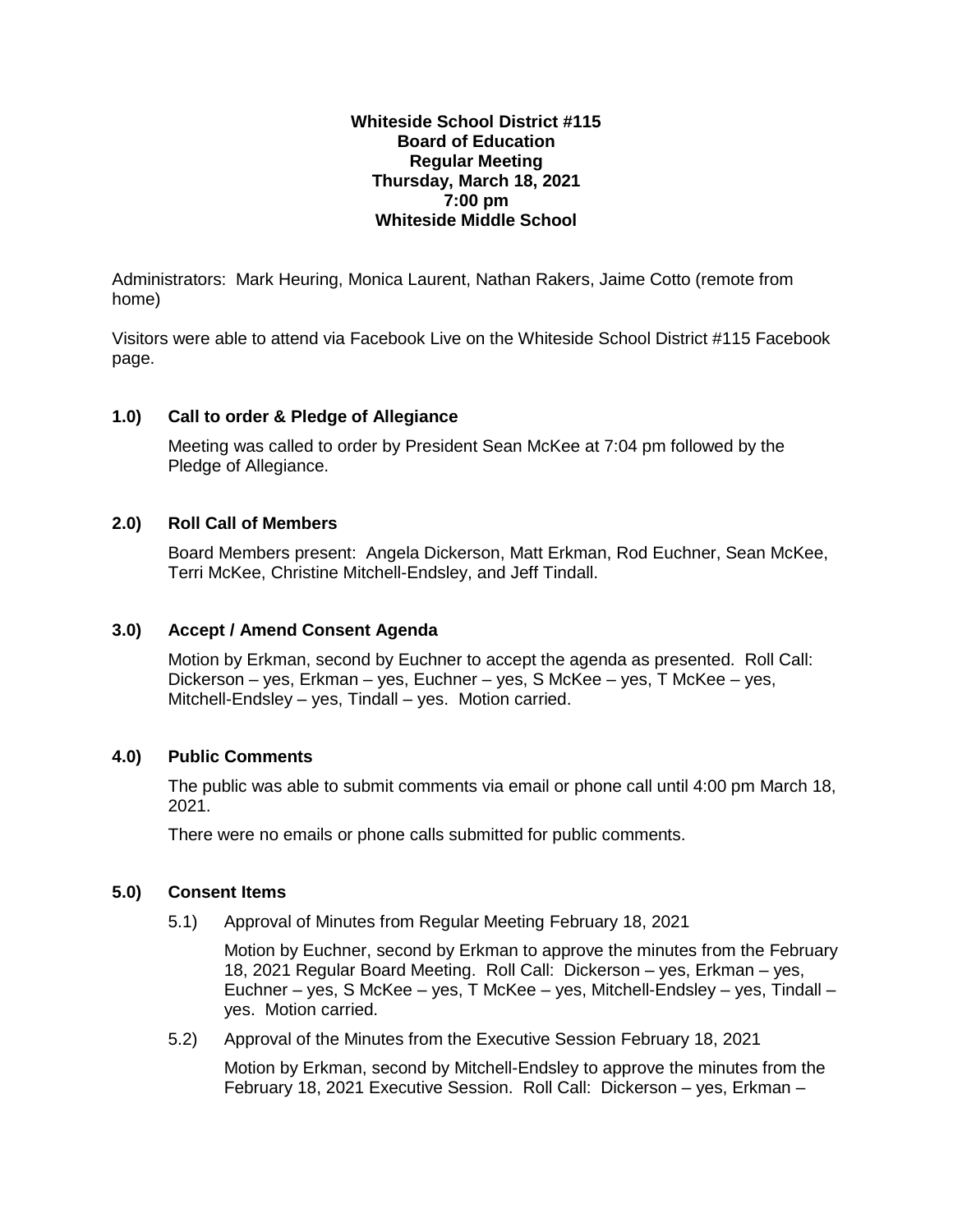yes, Euchner – yes, S McKee – yes, T McKee – yes, Mitchell-Endsley – yes, Tindall – yes. Motion carried.

5.3) Approval of Treasurers Report

Motion by Euchner, second by Mitchell-Endsley to approve the Treasurers Report as presented. Roll Call: Dickerson – yes, Erkman – yes, Euchner – yes, S McKee – yes, T McKee – yes, Mitchell-Endsley – yes, Tindall – yes. Motion carried.

5.4) Approval of Claims / Bills Payable

Motion by Euchner, second by Erkman to approve the claims / bills payable as presented. Roll Call: Dickerson – yes, Erkman – yes, Euchner – yes, S McKee – yes, T McKee – yes, Mitchell-Endsley – yes, Tindall – yes. Motion carried.

## 6.0) **Board Secretary Correspondence**

There was no Board Secretary Correspondence at this time.

## **7.0) Administrative Reports**

7.1) Elementary Report –Mr. Rakers reviewed his written report.

Mr. Rakers reported that the Elementary School currently has 519 In-Person learners, 141 Remote learners. Approximately 21% or our elementary students are remote as of today.

7.2) Middle School Report – Mrs. Laurent reviewed her written report

Mrs. Laurent shared that a Walk-n-Talk group has been started on Tuesdays and Thursdays after school. This group allows  $5<sup>th</sup>$  and  $6<sup>th</sup>$  grade students to join in an afterschool activity since they are not able to participate in sports at this time.

7.3) District Superintendent Report – Mr. Heuring reviewed his written report

#### **8.0) Committee Reports**

There were no committee reports.

#### **9.0) New Business**

9.1) FY 22 Staffing Updates

Mr. Heuring gave an update on open positions within the District for the FY22 School year.

No action taken.

9.2) Insurance Broker Recommendation

Motion by Euchner, second by Erkman to make Cornerstone the district insurance broker. Roll Call: Dickerson – yes, Erkman – yes, Euchner – yes, S McKee – yes, T McKee – yes, Mitchell-Endsley – yes, Tindall – yes. Motion carried.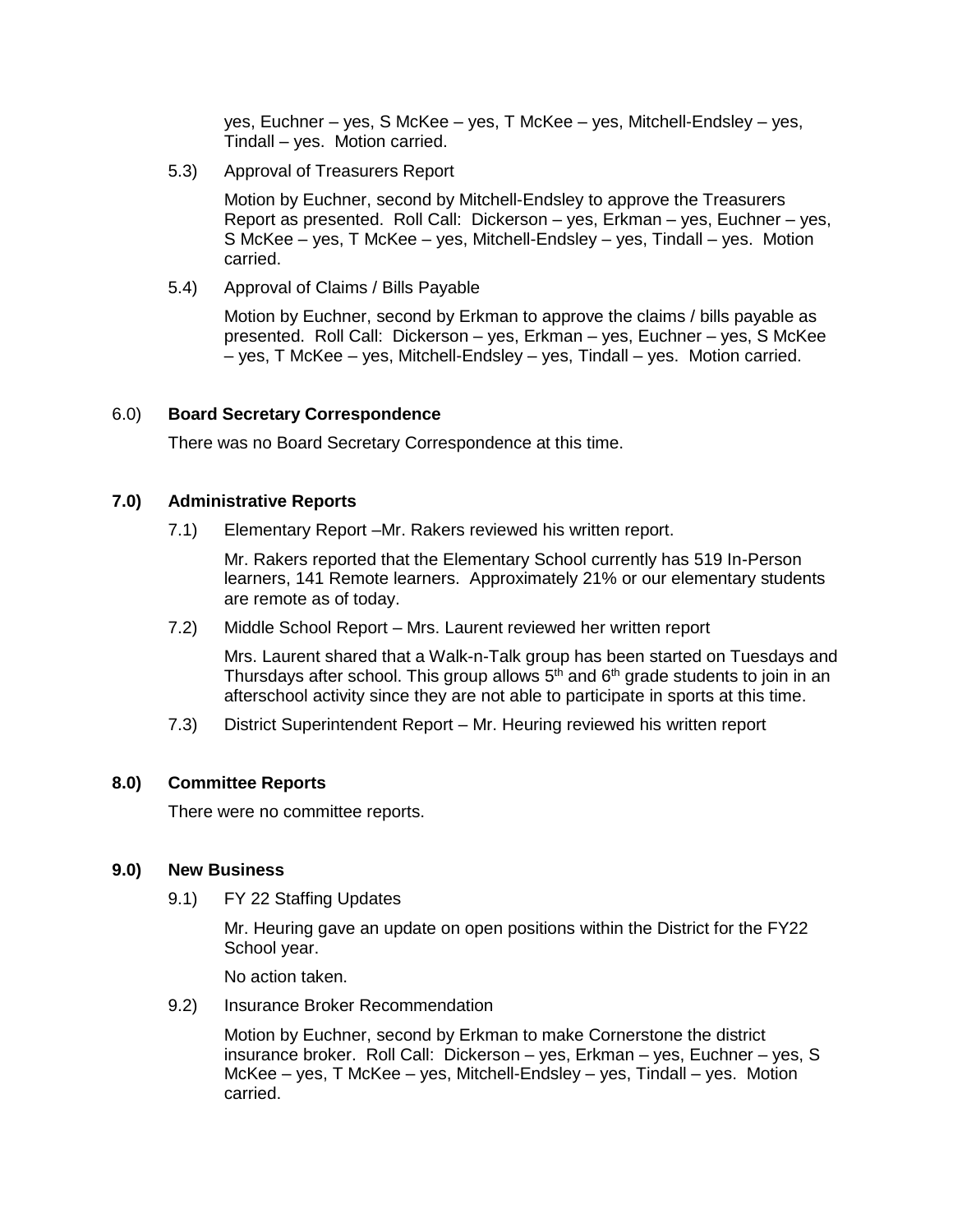### 9.3) FY 21 Graduation Date

Motion by Erkman, second by Mitchell-Endsley to set Tuesday, May 18 as graduation and May 19 as an additional day if needed. Roll Call: Dickerson – yes, Erkman – yes, Euchner – yes, S McKee – yes, T McKee – yes, Mitchell-Endsley – yes, Tindall – yes. Motion carried.

# **10.0) Closed Session**

Motion by Euchner, second by Mitchell-Endsley to enter closed session for the appointment, employment, compensation, discipline, performance or dismissal of a specific employee(s), discussion of district legal matters / pending litigation and student discipline matters.

Board went into closed session at 7:42 pm.

Motion by Euchner, second by Mitchell-Endsley to return to open session.

Board returned to open session at 8:47 pm.

## **11.0) Action Items Following Closed Session**

11.1) Recommendation ES Social Work Intern

Motion by Tindall, second by Mitchell-Endsley to employ Maria Reinhard for the FY22 school year as the elementary social worker intern. Roll Call: Dickerson – yes, Erkman – yes, Euchner – yes, S McKee – yes, T McKee – yes, Mitchell-Endsley – yes, Tindall – yes. Motion carried.

11.2) Letter of Resignation

Motion by Euchner, second by Erkman to accept the letter of resignation from Kayce Morse, the Middle School Nurse. Roll Call: Dickerson – yes, Erkman – yes, Euchner – yes, S McKee – yes, T McKee – yes, Mitchell-Endsley – yes, Tindall – yes. Motion carried.

11.3) Letter of Resignation

Motion by Erkman, second by Euchner to accept the letter of resignation from Dorothy Simpson, the Elementary School RTI Coordinator. Roll Call: Dickerson – yes, Erkman – yes, Euchner – yes, S McKee – yes, T McKee – yes, Mitchell-Endsley – yes, Tindall – yes. Motion carried.

11.4) Recommendation MS Speech-Language Pathologist

Motion by Euchner, second by Erkman to employ Allison Moennig as a Speech and Language Pathologist in the district. Roll Call: Dickerson – yes, Erkman – yes, Euchner – yes, S McKee – yes, Mitchell-Endsley – yes, Tindall – yes. Motion carried.

#### **12.0) Adjournment**

Having no further business motion by Erkman, second by Mitchell-Endsley to adjourn. Meeting adjourned at 8:50 pm.